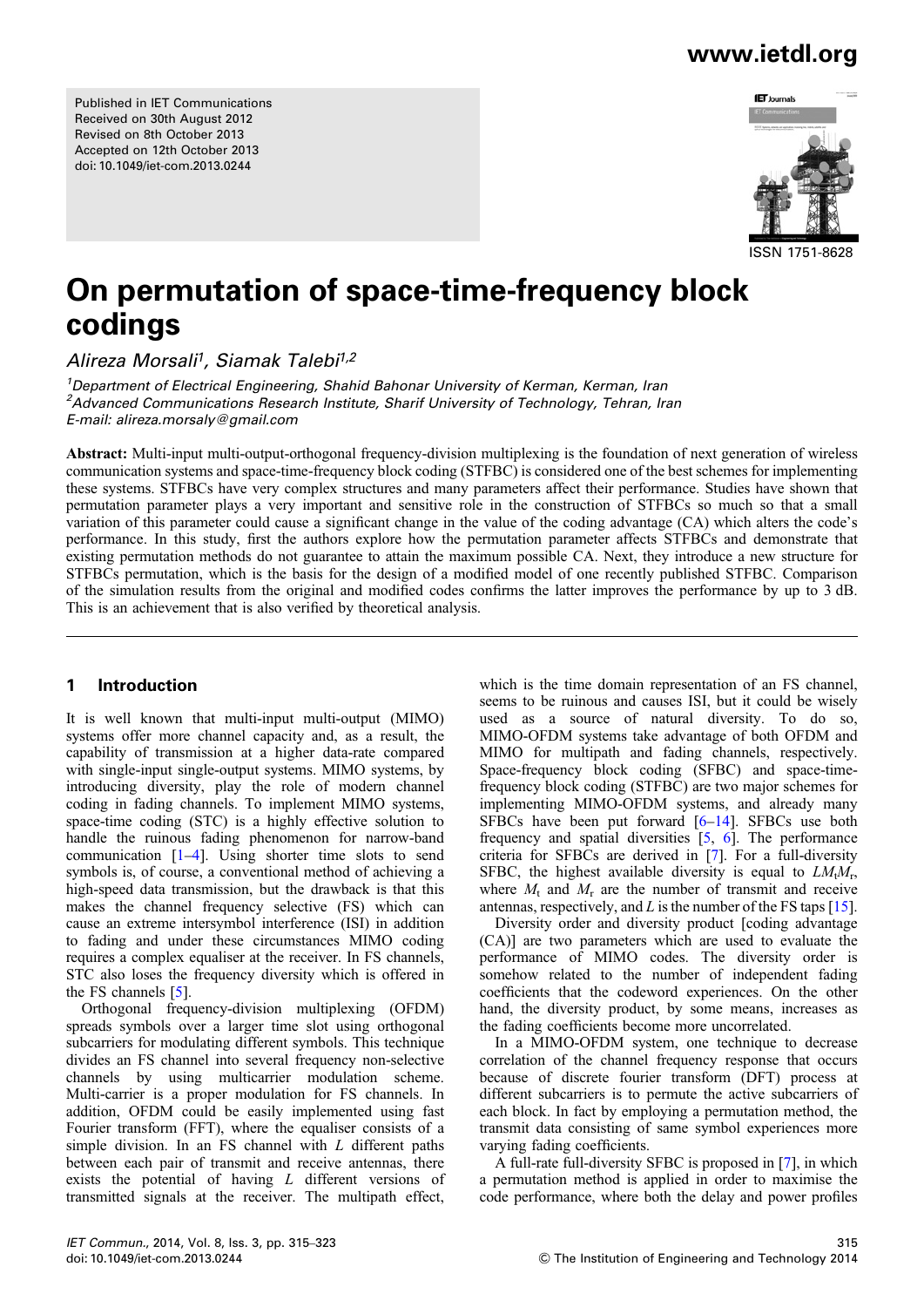(DPPs) of the channel are known at the transmitter. The diversity product of this code can be decomposed into two parts; namely, the intrinsic diversity product and the extrinsic diversity product. The extrinsic diversity product depends on the applied interleaving strategy and the DPP of the channel. Then by introducing a permutation method, the extrinsic diversity product can be increased which leads to an improvement in the CA. The proposed codes in  $[16]$  use a fixed permutation distance equal to N/L for all states. This permutation method is not flexible and, therefore, the code cannot be optimised for any arbitrary DPPs to attain the maximum possible CA.

STFBCs have also the potential of taking the advantage of time diversity. The design criteria for STFBCs are provided in [15–17]. In [16], OFDM subcarriers are divided into smaller groups, but such grouping does not reduce the diversity gain. When the channel behaviour changes for different OFDM blocks, diversity gain for STFBCs is  $M_t M_t L \times \text{rank}(\mathbf{R}_T)$ , where  $R_T$  is temporal correlation matrix of the channel. In [18, 19], systematic designs for space time frequency coding (STFCs) are presented to achieve full-diversity STFBCs.

As in [7, 16, 19], since permutation of STFBCs can significantly change the CA value, it obviously plays a critical role as far as performance is concerned. Therefore it is important to study the structure of existing permutations and to develop more effective schemes. In this paper, we first demonstrate that the permutation methods proposed in the literature are not suitable in all the possible scenarios and then propose a novel permutation scheme which takes both temporal and frequency correlation matrices into account. The proposed method is applicable to all the existing STFBCs found in literature. To verify the claim, we will take STFBCs studied in [19], apply modification on the basis of the proposed permutation solution and examine the performance. As will be shown, the results confirm that the modified model offers up to 3 dB improvement. The rest of the paper is organised as follows.

In the next section, the basic principle of MIMO-OFDM system model is introduced. In Section 3, we review frequency and temporal correlation matrices and investigate permutation of STFBCs. This is followed by IV in which we present our permutation scheme and provide a mathematical analysis to verify the superiority of the proposed solution over the existing methods. Section 5 describes a summary of block circular delay diversity (BCDD) code in [19]. In Section 6, a modification of the BCDD codes is presented based on the proposed permutation. Section 7 presents and discusses the simulation results and conclusion of the paper is expressed in the last section.

Notations: we use capital boldface letters for matrices. Superscripts  $(\cdot)^T$ ,  $(\cdot)^{\mathcal{H}}$  and  $(\cdot)^*$  denote transpose, Hermitian and complex conjugation, respectively. °, and ⊗ stand for the Hadamard and the tensor products, respectively. Notation diag( $a_1$ ,  $a_2$ , ...,  $a_n$ ) represents a diagonal  $n \times n$ matrix whose diagonal entries are diag $(a_1, a_2, ..., a_n)$ .  $\mathbb C$ stands for the complex field and  $V(t_1, t_2, ..., t_n)$  denotes a Vandermonde matrix with parameters  $(t_1, t_2, ..., t_n)$ , such that

$$
V(t_1, t_2, \ldots, t_n) = \begin{bmatrix} 1 & t_1 & t_1^2 & \cdots & t_1^{n-1} \\ 1 & t_2 & t_2^2 & \cdots & t_2^{n-1} \\ \vdots & \vdots & \vdots & \ddots & \vdots \\ 1 & t_n & t_n^2 & \cdots & t_n^{n-1} \end{bmatrix} \in \mathbb{C}^{n \times n}
$$

 $\mathcal{J} = \sqrt{-1}$ ,  $\lfloor \cdot \rfloor$  stands for the floor operation,  $1_a$  indicates a  $a \times a$  matrix of ones and  $I_a$  represents an  $a \times a$  identity matrix.

#### 2 System model

In this section, we describe the system model of a MIMO-OFDM system. Consider an STF-coded MIMO-OFDM system with  $M_t$  transmit antennas and  $M_r$ receive antennas and N subcarriers within K successive OFDM blocks. Channel impulse response during the kth OFDM block from the transmit antenna  $i$  to the receive antenna  $j$  is given by

$$
h_{i,j}^k(\zeta) = \sum_{l=0}^{L-1} \alpha_{i,j}^k(l) \delta(\zeta - \zeta_l), \quad k = 1, 2, ..., K \qquad (1)
$$

where  $\zeta_i$ 's are time delays and  $\alpha_{i,j}^k(l)$ 's are the complex amplitude of  $l$ th path between the transmit antenna  $i$  and the receive antenna j which are modelled as zero-mean complex Gaussian random variables with variances  $E |\alpha_{i,j}^{k}(l)|^2 = \sigma_l^2$  for normalisation purposes. The power of L paths are assumed to satisfy the condition  $\sum_{l=0}^{L-1} \sigma_l^2 = 1$ .

Each STF code can be formed as a  $KN \times M_t$  matrix

$$
\boldsymbol{C} = \begin{bmatrix} \boldsymbol{C}_1^{\mathrm{T}} & \boldsymbol{C}_2^{\mathrm{T}} & \cdots & \boldsymbol{C}_K^{\mathrm{T}} \end{bmatrix}^{\mathrm{T}} \tag{2}
$$

where

$$
\mathbf{C}_{k} = \begin{bmatrix} c_{1}^{k}(0) & c_{2}^{k}(0) & \cdots & c_{M_{t}}^{k}(0) \\ c_{1}^{k}(1) & c_{2}^{k}(1) & \cdots & c_{M_{t}}^{k}(1) \\ \vdots & \vdots & \ddots & \vdots \\ c_{1}^{k}(N-1) & c_{2}^{k}(N-1) & \cdots & c_{M_{t}}^{k}(N-1) \end{bmatrix}
$$
(3)

where  $c_i^k(n)$  is the symbol or combination of symbols which is transmitted on the *n*th subcarrier by transmit antenna  $i$  in the kth OFDM block. The transmitter applies an N-point inverse FFT over each column of  $C_k$  and after adding cyclic prefix the *i*th column of  $C_k$  is transmitted by the transmit antenna i.

The received signal at the antenna  $j$ , in the  $k$ th OFDM block, after passing through the match filter, having the cyclic prefix removed and implementing FFT, at the nth frequency subcarrier, is given by

$$
r_j^k(n) = \sum_{i=1}^{M_t} c_i^k(n) H_{i,j}^k(n) + \mathcal{N}_j^k(n),
$$
  
n = 0, 1, ..., N - 1 (4)

where  $H_{i,j}^k(n)$  is the channel frequency response at the *n*th subcarrier that is given by

$$
\mathcal{F}\{h_{i,j}^k(\xi)\} = H_{i,j}^k(f)|_{f=n\Delta f} \triangleq H_{i,j}^k(n)
$$

$$
= \sum_{l=0}^{L-1} \alpha_{i,j}^k(l) e^{-j2\pi n \delta f \xi_l}
$$
(5)

The symbol  $\mathcal F$  represents the Fourier transform,  $\Delta f = 1/T_d =$  $BW/N$ ,  $T_d$  is OFDM symbol period and  $BW$  is total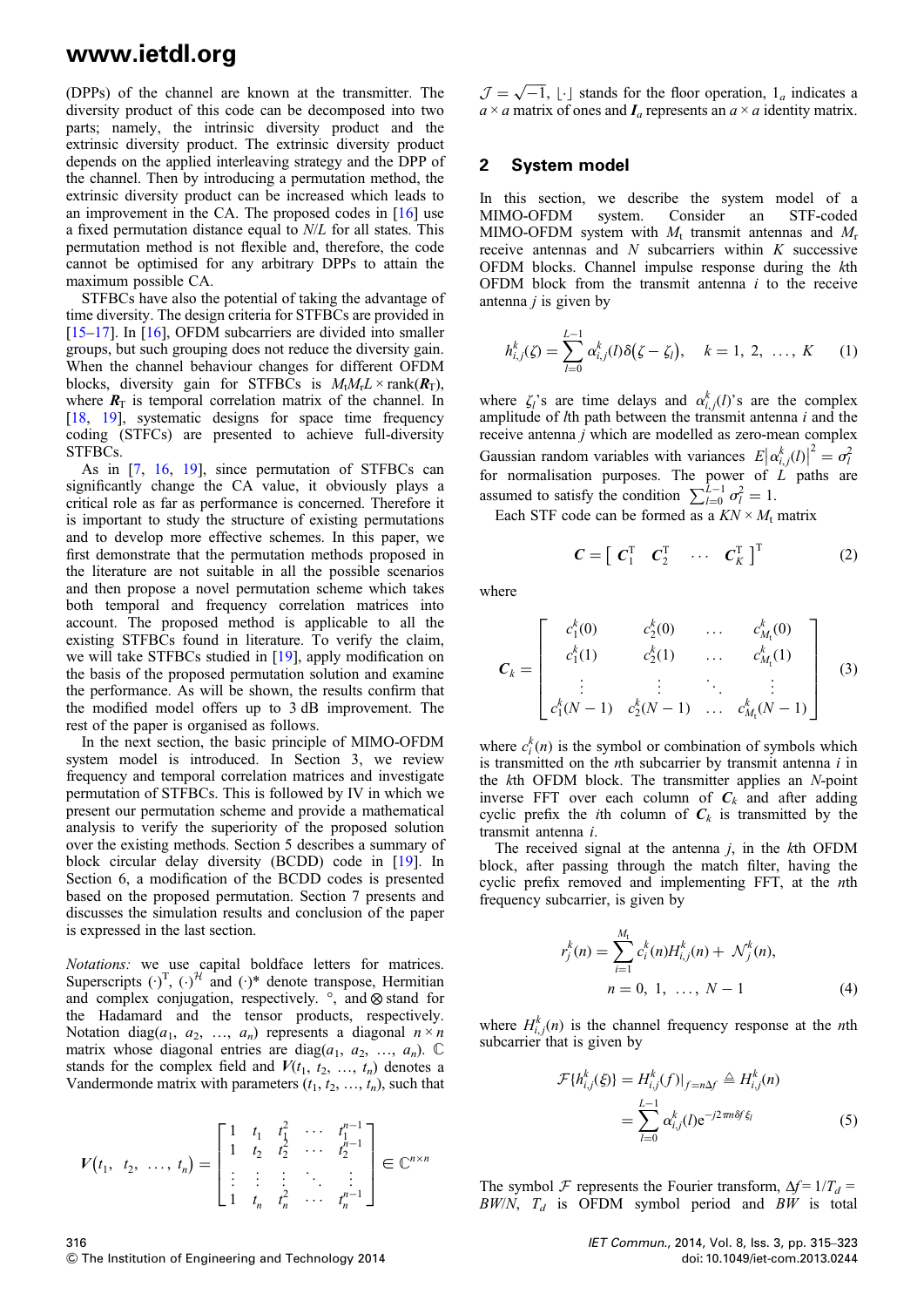bandwidth.  $\mathcal{N}_j^k(n)$  denotes the zero-mean additive white complex Gaussian noise with unit variance corresponding to the nth frequency subcarrier at the receive antenna j and the kth OFDM symbol duration.

#### 3 Design criteria and frequency and temporal correlation matrices

The CA of an SFBC depends on both the code structure and channel characteristics. It has already been proved that in an L-ray channel an STFBC could achieve the diversity order of  $rLM_t$ , where r is the rank of temporal correlation matrix. Hence, to achieve maximum available diversity at least each of  $LM_t$  rows of the matrix  $C_k$  must be constructed together and they must contain information about the same symbols. To minimise the complexity of the receiver while attaining maximum diversity, most existing SFBCs are designed by using sub-blocks of  $LM_t$  rows of the code which are joined together to construct a certain type of SFBC. Therefore the construction of any STFBC could be described based on the design of the sub-blocks of size  $\Gamma M_t \times M_t$  matrices  $G_k^p$ , for  $p=1, 2, ..., N/\Gamma M_t$ , where  $1 \leq \Gamma \leq L$ , with N being a multiple of  $\Gamma M_t$ . Note that this condition does not cause any concern since zero padding or the use of smaller code blocks could resolve this problem.

Let us assume each codeword of an STFBC can be written as follows

$$
\boldsymbol{C}_{k} = \begin{bmatrix} \boldsymbol{G}_{k}^{1} \\ \boldsymbol{G}_{k}^{2} \\ \vdots \\ \boldsymbol{G}_{k}^{N_{c}/LM_{t}} \end{bmatrix} \in \mathbb{C}^{N \times M_{t}}
$$
(6)

as the primary codeword  $G_p$  defined as

$$
\boldsymbol{G}_{\mathrm{p}} = \begin{bmatrix} \boldsymbol{G}_{1}^{\mathrm{p}} \\ \boldsymbol{G}_{2}^{\mathrm{p}} \\ \vdots \\ \boldsymbol{G}_{K}^{\mathrm{p}} \end{bmatrix} \in \mathbb{C}^{K\Gamma M_{\mathrm{t}} \times M_{\mathrm{t}}} \tag{7}
$$

Then, design and analysis of the STFBC would split into its KΓ  $M_t \times M_t$  sub-matrices  $G_p$ 's.

The pairwise error probability between two distinct codewords C and  $\tilde{C}$  is shown to be upper bounded as [15]

$$
P(C \to \tilde{C}) \leq {2vM_{\rm r} - 1 \choose vM_{\rm r}} \left(\prod_{i=1}^{v} \lambda_i\right)^{-M_{\rm r}} \left(\frac{\rho}{M_{\rm t}}\right)^{-vM_{\rm r}} \tag{8}
$$

where  $\lambda_i$ 's are the non-zero eigenvalues, v is the minimum rank of  $\Delta^{\circ}R$ ,  $\Delta \triangleq (C - \tilde{C})(C - \tilde{C})^{\text{H}}$ ,  $R \triangleq R_{\text{T}} \otimes R_{\text{F}}$  with  $R<sub>T</sub>$  and  $R<sub>F</sub>$  denoting the temporal and frequency correlation matrices, respectively, which will be discussed in detail at the end of this section.

Now, we could simply use the inequality relationship (8) for  $G_p$  as

$$
P(G \to \tilde{G}) \le \left(\frac{2sM_{r}-1}{sM_{r}}\right)\left(\prod_{i=1}^{s} \gamma_{i}\right)^{-M_{r}}\left(\frac{\rho}{M_{t}}\right)^{-sM_{r}} \quad (9)
$$

where  $\gamma_i$ 's are the non-zero eigenvalues of  $\hat{\Delta} \circ \hat{R}$ , with  $\hat{\Delta} \triangleq (\vec{G} - \tilde{G})(\vec{G} - \tilde{G})^H$ , and  $\hat{R}$  being a principal

sub-matrix of **R** with the same indexing which  $\hat{\Delta}$  lies in the matrix  $\Delta$ . Matrices G and  $\hat{G}$  are two distinct primary codewords of size  $K\Gamma M_t \times M_t$ .

The diversity order of STFBC is equal to  $v$  and the minimum value of  $\prod_{i=1}^{v} \lambda_i$  is known as the CA.

Using a similar structure for  $G_p$ 's and taking two distinct codewords C and  $\tilde{C}$ , there is at least one index  $p_0(1 \le p_0 \le$  $N/LM_t$ ) such that  $G_{p_0}$  and  $\tilde{G}_{p_0}$  are different. We may further assume that  $G_p = \tilde{G}_p$  for any  $p \neq p_0$  since the rank of  $\Delta^\circ R$ does not decrease if  $G_p \neq \tilde{G}_p$  for some  $p \neq p_0$ . Thus, the rank and the CA of an STFBC are equal to the primary codeword described in (9), that is,  $v = \zeta$  and  $\min(\prod_{i=1}^{v} \lambda_i) = \min(\prod_{i=1}^{s} \gamma_i).$ 

For full-diversity STFBCs with  $\Gamma = L$ , the matrix  $\hat{\Delta} \circ \hat{R}$  is full-rank. Hence, all the eigenvalues of  $\Delta \circ \hat{R}$  are non-zero and we could calculate the CA by utilising the following determinant

$$
CA = \min\left(\prod_{i=1}^{v} \gamma_i\right) = \min\left(\det\left(\hat{\Delta} \circ \hat{\mathbf{R}}\right)\right), \quad v = LM_t \quad (10)
$$

Clearly, the CA of STFBCs is related to  *which represents* correlation of the channel impulse response, the DPPs and correlation of channel coefficients of different time slots. As diversity means in MIMO systems, signals must experience independent fading coefficients and when these coefficients are not linearly independent, the more uncorrelated they are the greater will be the CA achieved by the coding scheme.

In a space-time-frequency coded MIMO-OFDM system with L-ray channel between the transmit and the receive antennas in a quasi-static channel, (where the channel impulse response does not change while the entire codeword of an STFBC is being sent) there are only  $LM_t$ linearly independent fading coefficients at each of the receive antennas over the duration of  $K\Gamma M_t^2$  symbols transmission. Since under this condition it is not possible to obtain higher diversity, which is required for achieving a better performance, we need to maximise the CA by using the most uncorrelated coefficients for the  $K\Gamma M_t^2$  symbols.

Interleaving the rows of the STFBC codeword is a reasonable answer to this problem. From a survey of recent literature, the method used for interleaving STFBCs is to permute the rows of each OFDM block. For SFBCs this is the only possible way out, but for STFBCs there are other options. In this section, we first show how existing interleaving methods work and then propose a simple scheme, which brings about a significant improvement in STFBCs.

In a MIMO-OFDM system, correlation of the channel frequency response occurs at different subcarriers because of the DFT procedure. By permuting active subcarriers corresponding to each block, the transmit data consisting of the same symbol experience fading coefficients whose values are very different. This permutation method improves the CA of SFBCs.

The channel frequency response vector between the ith transmit antenna and the jth receive antenna at kth OFDM block will be denoted by [7]

$$
H_{i,j}^k = \left[ H_{i,j}^k(0) \quad H_{i,j}^k(1) \quad \cdots \quad H_{i,j}^k(N-1) \right]^{\mathrm{T}} \tag{11}
$$

317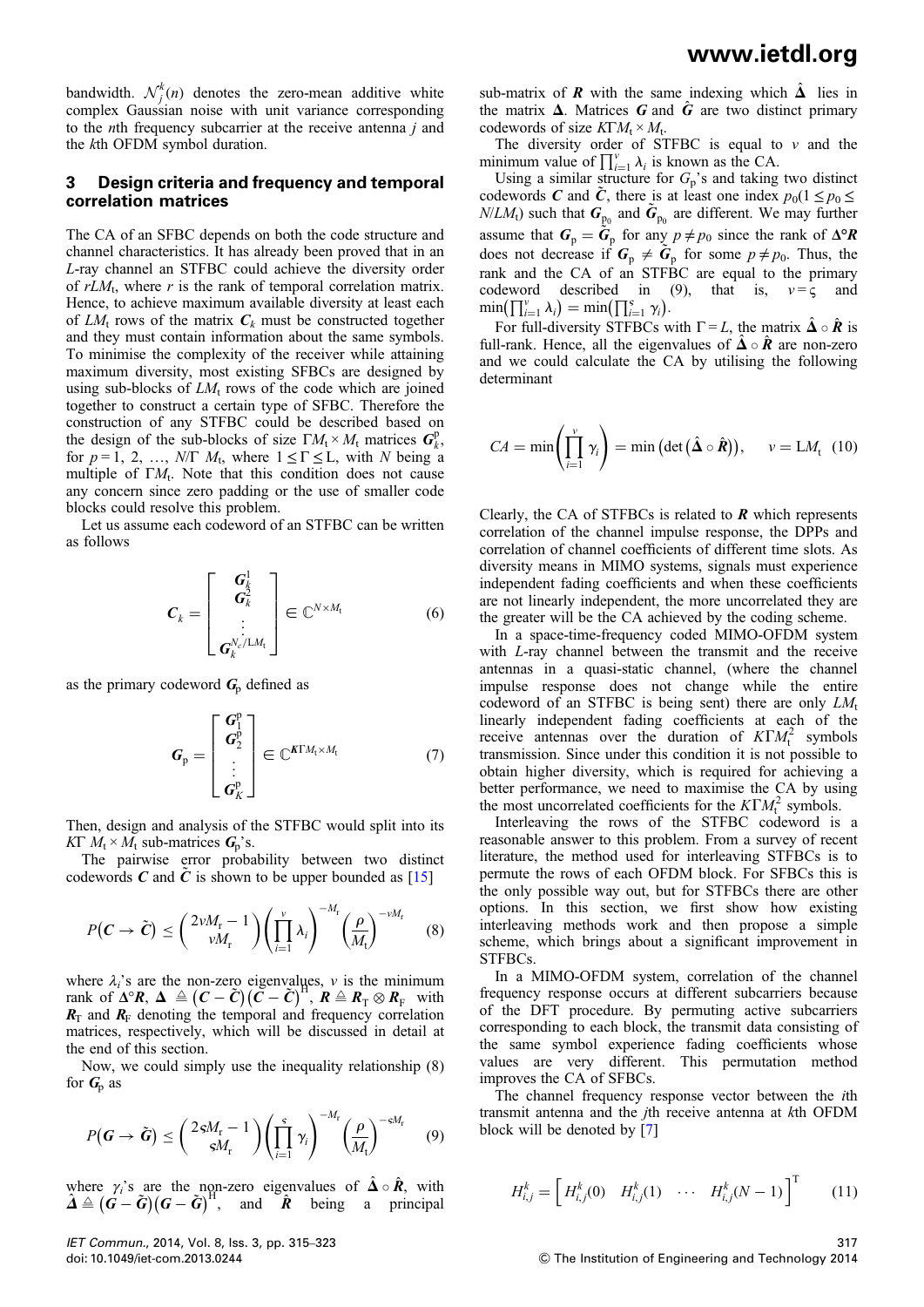$H_{i,j}^k$  can be decomposed as  $H_{i,j}^k = W A_{i,j}^k$ , with

$$
W = \begin{bmatrix} 1 & 1 & \cdots & 1 \\ \mathcal{W}^{\zeta_0} & \mathcal{W}^{\zeta_1} & \cdots & \mathcal{W}^{\zeta_{L-1}} \\ \vdots & \vdots & \ddots & \vdots \\ \mathcal{W}^{(N-1)\zeta_0} & \mathcal{W}^{(N-1)\zeta_1} & \cdots & \mathcal{W}^{(N-1)\zeta_{L-1}} \end{bmatrix}_{N \times L}
$$
(12)

where  $W = e^{-j2\pi\Delta f}$ , if all of the L delay paths fall at the sampling instances of the receiver, W becomes part of the DFT matrix, which is unitary, also  $A_{i,j}^k = \left[ \alpha_{i,j}^k(0) \right]$  $\alpha_{i,j}^k(1) \cdots \alpha_{i,j}^k(L-1)$ <sup>T</sup> which is related to the power distribution of the channel impulse response [7].

The frequency correlation matrix between the ith transmit antenna and the jth receive antenna can be calculated as

$$
R_{i,j} = E\left\{H_{i,j}^k H_{i,j}^{k\mathcal{H}}\right\} = W\left\{A_{i,j}^k A_{i,j}^{k\mathcal{H}}\right\} W^{\mathcal{H}}
$$
  
=  $W \text{diag}(\sigma_0^2, \sigma_1^2, \ldots, \sigma_{L-1}^2) W^{\mathcal{H}} = \mathbf{R}_{F}$  (13)

According to (9) and (10), in order to evaluate the performance of an SFBC using the CA, we could consider  $G_{p_0}$  matrix without losing the generality. Let us take the case where  $p_0 = 1$ . Now, to illustrate graphically the effect of the permutation on SFBCs, we set  $K = 1$ . Fig. 1 displays matrix  $\hat{\textbf{R}}$ , where a space-frequency coded system with six transmit antennas and a 2-ray equal power FS channel with 5 μs delay spread and  $N = 128$  subcarriers is used. The horizontal axis indicates the indices of the rows and the columns of matrix  $\hat{\boldsymbol{R}}$  and the vertical axis indicates the absolute values of  $\hat{R}$ . As can be seen, the fading coefficients are highly correlated which, as argued above, increases the CA.

Now, we can show that applying a simple permutation to the coding system makes the subcarriers corresponding to each block of the code fall apart. For example, in the scenario under investigation, it is clear that  $\vec{R}$  lies within the index set  $\{1, 2, ..., 12\}$ , but after carrying out a simple permutation the index set changes to {1, 6, 12, …, 67} which in turn changes  $\hat{R}$ , Fig. 2 depicts the effect of this process.

Temporal correlation matrix represents the similarity between the fading coefficients of different OFDM blocks. In an extreme case of quasi-static channel, fading coefficient values of each subcarrier stays constant for  $\bar{K}$ OFDM blocks. This means that under the circumstances where the indexing of all  $K$  OFDM blocks is identical symbols that contain the same data experience similar fading. Temporal correlation in mth delay is

$$
r_K(m) = E\left\{\alpha_{i,j}^k(l)\alpha_{i,j}^{k+m}(l)^*\right\} \tag{14}
$$

Therefore temporal correlation matrix of size  $K \times K$  can be written as

$$
R_{\rm T}(k, p) = v(k - p) \tag{15}
$$

where  $v(k-p) = E\left\{\alpha_{i,j}^k(l)\alpha_{i,j}^p(l)^*\right\}$ . Let us suppose  $r_T =$ rank $(R_T)$  with  $r_T \leq K$ . Then, we have:  $R_T = V_{R_T} \Lambda_{R_T} V_{R_T}^{\mathcal{H}}$ which is derived from eigenvalue decomposition. Here,  $\Lambda_{R_{\tau}}$ contains the  $r<sub>T</sub>$  non-zero eigenvalues and  $V<sub>R<sub>T</sub></sub>$  is the corresponding  $K \times r_T$  eigenvector matrix. We assume  $\alpha_{i,j}^k(l)$  =  $\epsilon \alpha_{i,j}^{k-1}(l) + \vartheta_{i,j}^{k}(l)$ , where  $\left\{\vartheta_{i,j}^{k}(l)\right\}$  are i.i.d. zero-mean complex Gaussian with variance  $\sigma_l^2(1 - \varepsilon^2)$ ,  $0 \le \varepsilon \le 1$  [15].

#### 4 Proposed permutation scheme

To the best of authors' knowledge, permutation schemes published to date for STFBCs offer more or less the same structure, that is, the same permutation is applied to each OFDM block. In all these cases, one parameter is defined that represents the distance between each two rows of each block of the codeword after permutation has been performed.

Taking a different approach from those in literature, we propose another vector of parameters, namely  $K_s = \{K_{s1},$  $K_{s2}$ , …,  $K_{sK}$ } where  $K_{s_i} \in \{1, 2, ..., N\}$ , which represents the index of the first subcarrier assigned to the sub-block  $G_1^1 - G_K^1$  for each of K OFDM blocks. Using a circular shift, this indexing method would automatically apply to all the sub-blocks  $G_k^{\overline{p}}$  for  $p = 1, 2, ..., N/\Gamma$   $M_t$  and  $k = 1, 2, ...,$  $K$ . Using the  $\hat{CA}$  of the STFBC, optimum values for



Fig. 1 Frequency correlation between subcarriers corresponding to sub-block  $G_l$  without permutation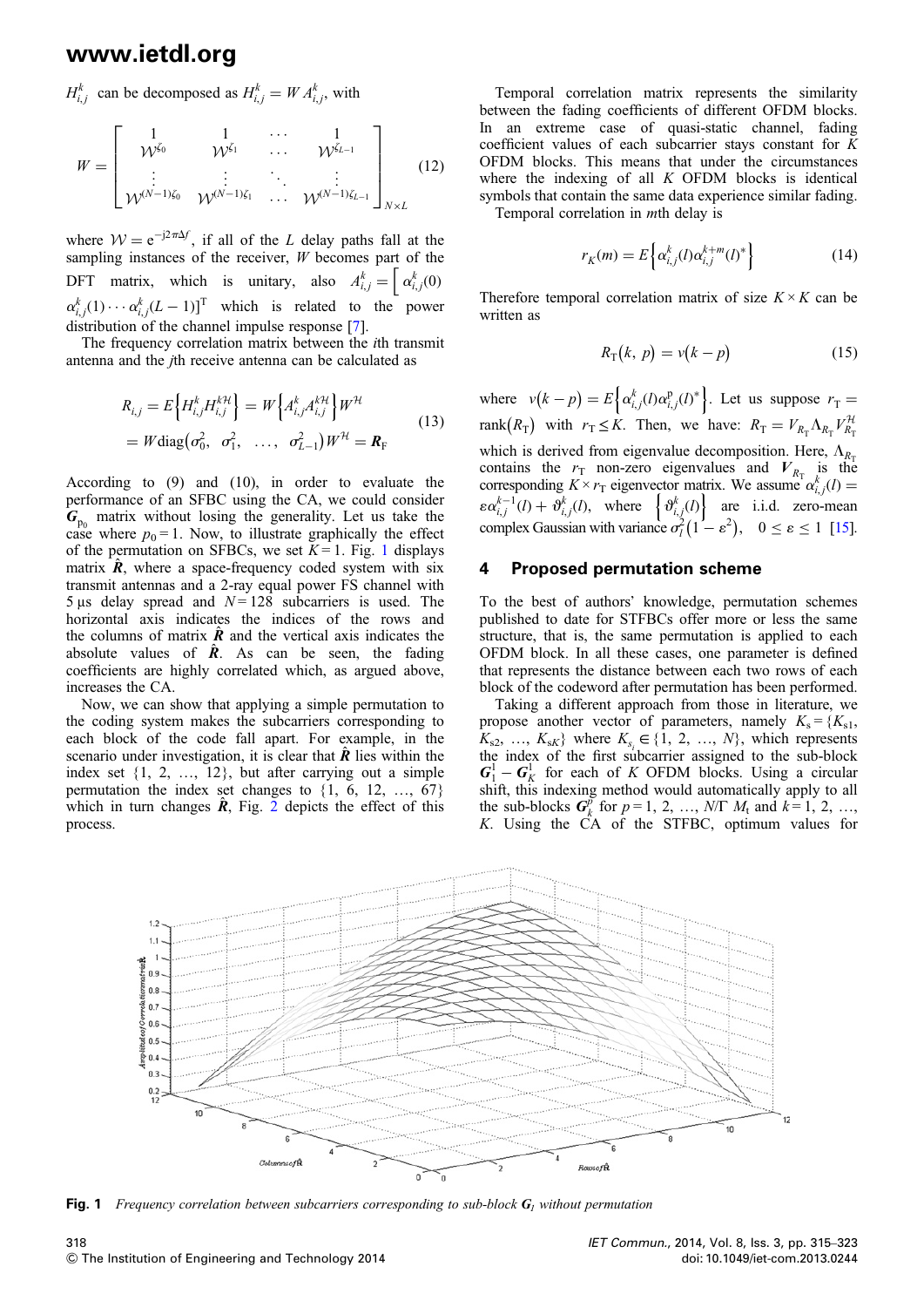

Fig. 2 Frequency correlation between subcarriers corresponding to sub-block  $G_l$  with permutation

 $K_{s_i}$  i = 1, 2, ..., K, namely,  $K_{s_i}$  can be calculated and from the result the set  $\widehat{K}_{s} = \left\{ \widehat{K}_{s_1}, \widehat{K}_{s_2}, \ldots, \widehat{K}_{s_K} \right\}$  is obtained which is then utilised to construct a new STFBC codeword.

Since the structure of permutation is completely dependent on the structure of STFBC, it is not possible to design a general purpose algorithm. Nevertheless, in this section we illustrate that how the proposed permutation scheme can enhance the performance of STFBCs.

As discussed earlier, the diversity order and the CA are the only two criteria which give an indication of the STFBCs performance. It can be readily demonstrated that permutation parameter of STFBCs does not have any effect on their diversity order [7, 19]. A simple explanation is that since permutation can be defined as multiplication of a full-rank permutation matrix by the codeword, therefore, rank of  $\hat{\Delta} \circ \hat{R}$  does not change. The CA, however, is directly related to the permutation and this relationship stems from the AC's dependency on the non-zero eigenvalues of  $\hat{\Delta} \circ \hat{R}$ , where  $\hat{R}$  is a submartix of  $R$  with indices which are determined by the code's permutation parameters.

Now, given the proposed permutation and also from (6) to (10), the CA of STFBCs with proposed permutation can be expressed as

$$
CA_{\rm NP}\left(\widehat{K}_{\rm s}\right) = \min\left(\prod_{i=1}^{\nu} \xi_i\right) \tag{16}
$$

and

$$
\widehat{K}_{\rm s} = \text{argmax } CA_{\rm NP}(K_{\rm s}) \tag{17}
$$

where  $\xi_i$ 's are the non-zero eigenvalues of  $(\hat{\Delta} \circ \hat{R})_{K_s}$ , the superscript (.)  $K_s$  indicates that the first subcarrier of sub-blocks  $G_1^1$  to  $G_K^1$  are  $\widehat{K_{s_1} - K_{s_K}}$ , respectively, and  $G_1^p - G_K^p$  are shifted down with the same values. The indices which exceed the number of the subcarriers can then be mapped to the remainder of their division by N.

It is obvious that selecting the Ks as a set of zeros with cardinality of K, that is,  $K_s = 0 = \{0, 0, \ldots, 0\}$  is as if the proposed permutation scheme is not being used and from

(16) we can just calculate the CA of STFBC using its conventional structure, that is,.  $CA_{NP}(0)$ .

Now, we investigate how the proposed permutation improves the CA which in turn leads to better performance.

Theorem: denoting the CA in the proposed permutation as  $CA_{NP}(\widehat{K}_{s})$  and that in conventional STFBCs as  $CA_{NP}(0)$ , the following inequality is satisfied

$$
CA_{\rm NP}(\widehat{K}_{\rm s}) \geq CA_{\rm NP}(0) \tag{18}
$$

*Proof:* the proof for this theorem is straight forward, if

$$
\widehat{K}_{\rm s} = \text{argmax } CA_{\rm NP}(K_{\rm s}) = 0 \tag{19}
$$

then  $CA_{NP}(\widehat{K}_s) = CA_{NP}(0)$ , and if for any other set  $K_s^0$ 

$$
\widehat{K}_{\rm s} = \text{argmax } CA_{\rm NP}(K_{\rm s}) = K_{\rm s}^0 \tag{20}
$$

then  $CA_{NP}(\widehat{K}_s) > CA_{NP}(0)$ . □

To illustrate how these new parameters must be added to the structure of an STFBC, we apply the proposed algorithm to [19] which is the latest STFBC in literature and then examine the modified coding solution to see its effect on performance. In fact, in Section 7, it will be shown that an improvement of up to 3 dB can be achieved as a result of this modification. Using the same guideline, the new permutation method can also be applied to other STFBCs and it is reasonable to expect to yield improved performances. In the next section, a summary of STFBCs developed in [19] is presented.

#### 5 Summary of BCDD codes

In [19], a systematic construction for linear transform-based STF (LT-STF) codes with high CA is presented. LT-STF codes are the generalised form of codes in [7, 15, 20, 21].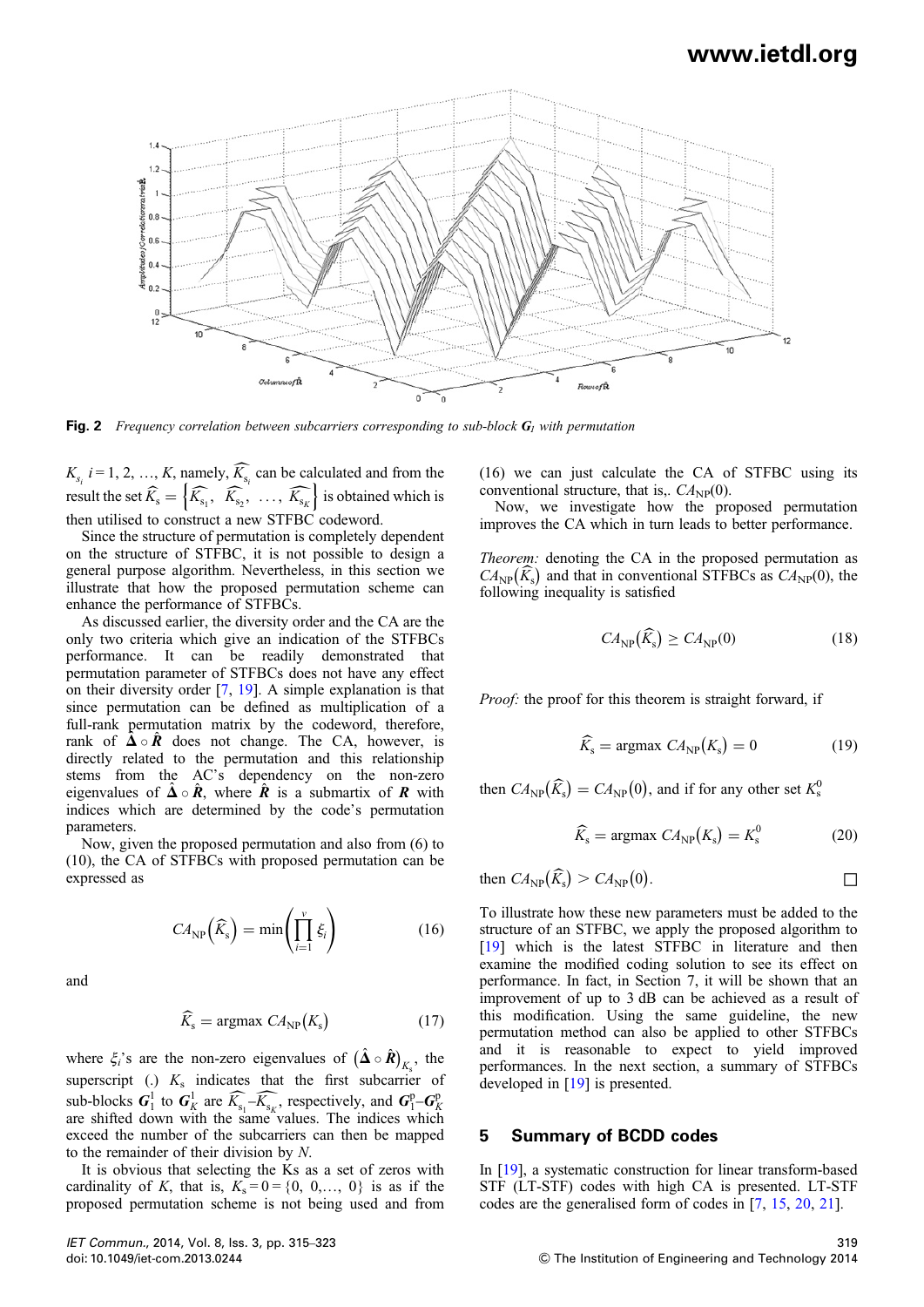The LT-STF code, C, is a  $KN \times M_t$  matrix that is generated as

$$
\boldsymbol{C} = \begin{bmatrix} \boldsymbol{G}_1 \underline{\boldsymbol{x}}, & \boldsymbol{G}_2 \underline{\boldsymbol{x}}, & \cdots, & \boldsymbol{G}_{M_t} \underline{\boldsymbol{x}} \end{bmatrix} \tag{21}
$$

where

$$
\underline{x}(\mathcal{M}_i) = V_i \, \underline{s}(\mathcal{M}_i), \quad i \in [1, N_{\text{part}}] \tag{22}
$$

where s is a vector of KN data symbols. The elements of  $\underline{x}(\mathcal{M}_i)$  are combination of existing symbol at  $\underline{s}(\mathcal{M}_i)$ , and  $\{\mathcal{M}_i\}_{i=1}^{N_{\text{part}}}$  denotes any partition of  $\{1, 2, ..., KN\}, \{\mathbf{G}_i\}_{i=1}^{M_t}$ are mapping matrices of size  $KN \times KN$  and constellation precoder matrices  $V_i$  are  $|\mathcal{M}_i| \times |\mathcal{M}_i|$  that are used to achieve diversity and raise the CA. In  $[19]$ , for  $V_i$  the Vandermonde structure is chosen.

There are two possible scenarios at the transmitter of a MIMO-OFDM system; namely, when there is partial channel state information (PCSI) (channel DPP and temporal correlation) at the transmitter, and when channel DPP and temporal correlation are unknown (no CSI). Therefore,  $\{M_i\}_{i=1}^{N_{part}}$  and  $\{G_i\}_{i=1}^{M_t}$  are designed for the two cases of partially known and of unknown CSI.

In [19], two families of STFBCs were proposed based on the presence or absence of channel characteristics which, for simplicity, we refer to them as BCDD as in [19]. Next in this section, a brief description of BCDD is provided.

#### 5.1 No CSI

In the absence of CSI,  $\{\mathcal{M}_i\}_{i=1}^{N_{\text{part}}}$  and  $\{G_i\}_{i=1}^{M_{\text{t}}}$  are designed as follows:

For  $i \in [1, N_{part}]$ , and  $j \in [1, M_t]$ ,  $\{K_{i,j}\}_{i,j}$  is chosen as a partition of [1, N].  $\mathcal{K}_{i,j} = \left\{ l_{i,j} + n\gamma_{\text{dpi}} \right\}_{n=0}^{\mathcal{K}_{\text{eq}} - 1}$ , in which  $\gamma_{\text{dpi}}$  is the absolute difference between any two consecutive elements of  $\mathcal{K}_{i,j}$  and  $l_{i,j} = k\gamma_{\text{dpi}}L + pM_t + j$  with  $i - 1 =$  $k\gamma_{\text{dpi}}/M_{\text{t}} + p, \ p \in [0, \ \gamma_{\text{dpi}}/M_{\text{t}} - 1], \ k \in [0, \ N/(\gamma_{\text{dpi}}L) - 1],$ let  $B_{i,j} = \bigcup_{l=1}^{K} \left\{ (l-1)N + \mathcal{K}_{i,j} \right\}$  and obtain  $\mathcal{M}_i =$  $\bigcup_{j=1}^{M_t} \mathcal{B}_{i,j} \ (N_{\text{part}} = N/(LM_t), |\mathcal{M}_i| = KLM_t).$ 

We have  $G_m = I_k \otimes \overline{G_m}$  so that  $\mathcal{K}_{i,j}$  result in

$$
\overline{G_m} = \beta I_{N/M_t} \otimes \text{diag}\left\{e^{\left[\pm j2\pi l(m-1)/M_t\right]}\right\}_{l=0}^{M_t-1}
$$
\n
$$
= \beta I_{N/M_t} \otimes \text{diag}\left\{e^{\left[\pm j2\pi l/N(m-1)N/M_t\right]}\right\}_{l=0}^{M_t-1}
$$
\n(23)

#### 5.2 Partial channel state information

When CSI is known at the transmitter,  $K$  is chosen so that the resulting  $R_T$  is full-rank. In this case  $\mathcal{M}_i$  is designed as follows:  $\mathcal{M}_i = \bigcup_{l=1}^K \left\{ (l-1)N + \mathcal{J}_i \right\}, \quad \mathcal{J}_i = \left\{ \beta_i L_{eq} M_t + \right\}$  $k\gamma_{\text{op}} + (i - \beta_i) \}_{k=0}^{L_{\text{eq}}M_i - 1}, \ \ \beta_i = \lfloor (i - 1) / \gamma_{\text{op}} \rfloor \gamma_{\text{op}}. G_m(\mathcal{M}_i) \ \ \text{is}$ designed as  $G_1(\mathcal{M}_1) = I_{KL_{eq}M_t}$ , and

$$
G_{\mathbf{m}}(\mathcal{M}_1) = \text{diag}\left(\left\{e^{-jw_{\mathbf{m},k}}\right\}_{k=1}^K\right) \n\otimes \text{diag}\left(\left\{e^{-j2\pi n\gamma_{op}\theta_{\mathbf{m}}/N}\right\}_{n=0}^{L_{eq}M_t-1}\right),
$$
\n(24)

for  $m > 1$ ,  $w_{m, k} = 2\pi (m - 1)(k - 1)/K$ , and  $\theta_m$  is chosen so that

 $\det \left[ \mathcal{S}_1 \left( I_{M_t} \otimes \Lambda_{R_T} \otimes \Delta \right) \mathcal{S}_1^* \right]$ , as a part of CA obtained in [19], and consequently CA is the maximum.  $\boldsymbol{S} = \begin{bmatrix} \boldsymbol{G}_1 \boldsymbol{U}, & \boldsymbol{G}_2 \boldsymbol{U}, & \ldots, & \boldsymbol{G}_{M_\text{t}} \boldsymbol{U} \end{bmatrix}$  so that  $\boldsymbol{S}(\mathcal{B}_{i,j}) [\boldsymbol{S}(\mathcal{B}_{i,l})]^*$  $S_i = 0, j, l \in [1, M_t], j \neq l, S_i = S(\mathcal{M}_i), S_i = [G_1(\mathcal{M}_i)],$  $\boldsymbol{G}_2(\mathcal{M}_i), \dots, \ \boldsymbol{G}_{M_t}(\mathcal{M}_i)] \times \left(\boldsymbol{I}_{M_t} \otimes \boldsymbol{U}(\mathcal{M}_i)\right), \qquad \text{where}$  $U = V_{R_T} \otimes W$  and W is a  $N \times L$  vandermonde matrix, that  $W(p, q) = e^{-j2\pi(p-1)\tau_{q-1}/T}$  and  $\Delta = \text{diag}(\{\delta_l^2\}_{l=0}^{L-1})$ .

#### 6 Modification of BCDD codes

The coding scheme described in the previous section is capable of achieving full diversity of time, space and frequency. To obtain a high CA, one must take care with the construction of these LT-STF parts; namely, constellation precoder matrices  ${V_i}_i$ , mapping matrix  $\{G_i\}_{i=1}^{M_t}$  and indexing set  $\{M_i\}_{i=1}^{N_{part}}$ .<br>The precoder design for fading channels is studied in [22–

24] and Vandermonde matrix,  $V(\theta_1, \theta_2, \ldots, \theta_p)$  is suggested to have a proper performance in cases of SF and STF codes [7].

The indexing set  $\mathcal{M}_i$ , unlike the other parts, is exclusive to OFDM modulated MIMO coded systems and mainly depends on the characteristics of the channel. To the best of authors' knowledge,  $M_i$ , which is commonly employed for STFBCs utilises the same structure for different OFDM blocks, that is, the permutation applied to each OFDM block is the same. In other words,  $\mathcal{M}_i$  which have been proposed in [19] permutes the same rows of the code in each OFDM block.

Temporal correlation matrix can represent the similarity between the fading coefficients of different OFDM blocks. In an extreme case of a static channel, fading coefficient of each subcarrier stays constant for  $K$  OFDM blocks. This means that if the indexing of all  $K$  OFDM blocks is identical, the symbols containing the same data experience similar fading coefficients, which reduces the CA of STFBC. Now, from latest literature on permutation, it is obvious that these schemes do not decrease correlation between different OFDM blocks, but only between different subcarriers in each OFDM block. Therefore, what is proposed in this study is a new  $\mathcal{M}_i$  construction approach for STFBC that to a great extent overcomes this challenge. In this study, however, an innovative  $\mathcal{M}_i$  construction approach for STFBC is proposed that aims to overcome the challenge. By adopting this model, in addition to frequency correlation, correlation between different OFDM blocks (temporal correlation) also decreases.

To pursue our goal, we focus on BCDD and use an enhanced structure for  $\mathcal{M}_i$  to improve performance. In what follows, we describe the design of a modified BCDD (M-BCDD), and define indexing set for both PCSI and no CSI.

#### 6.1 No CSI

Using the definitions of last section, we construct  $\{K_{i,j}\}_{i,j}$  in the same manner.  $\{K_{i,j}\}_{i,j}$  is chosen as a partition of [1, N]

$$
\mathcal{K}_{i,j} = \left\{ l_{i,j} + n \gamma_{\text{dpi}} \right\}_{n=0}^{L_{\text{eq}}-1} \tag{25}
$$

and  $l_{i,j} = k\gamma_{\text{dpi}}L_{\text{eq}} + pM_t + j$ ,  $i - 1 = k\gamma_{\text{dpi}}/M_t + p$ , where

320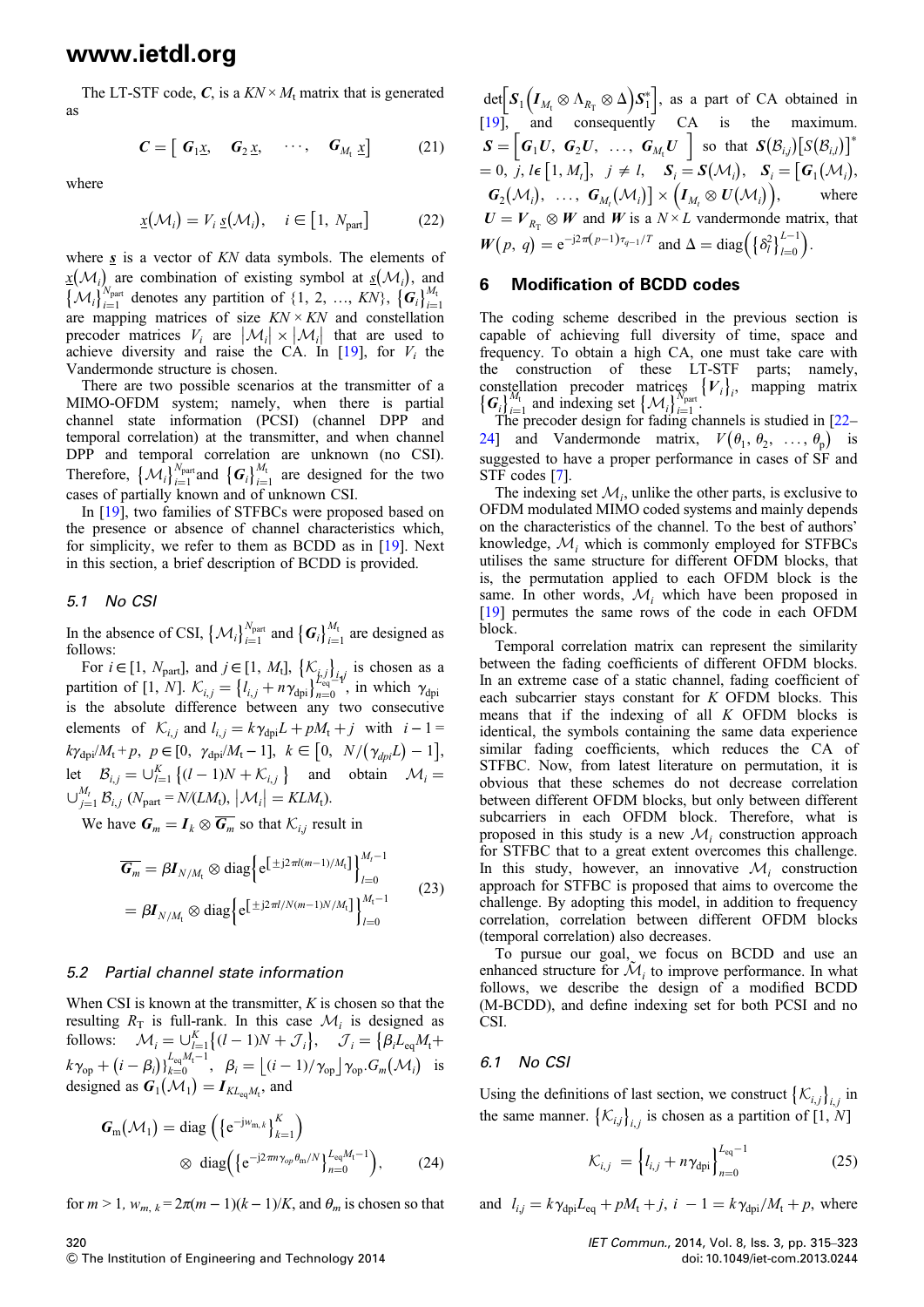$p \in [0, \gamma_{\text{dpi}}/M_t - 1], 0 \in [0, N/((\gamma \text{-dpi } L \text{-eq})) - 1]$  for  $i \in [1, N_{part}], j \in [1, M_t].$ 

Then  $\tilde{\mathcal{B}}_{i,j}$  is expressed as

$$
\tilde{\mathcal{B}}_{i,j} = \begin{cases}\n\bigcup_{l=1}^{K} \left\{ (l-2)N + K_{s_l} + \mathcal{K}_{i,j} \right\}, \\
(l-1)N + K_{s_l} + \mathcal{K}_{i,j} > l \times N \\
\bigcup_{l=1}^{K} \left\{ (l-1)N + K_{s_l} + \mathcal{K}_{i,j} \right\}, \\
(l-1)N + K_{s_l} + \mathcal{K}_{i,j} < l \times N\n\end{cases} \tag{26}
$$

where  $K_{\rm sl}$  is a vector of K parameters which represents the effect of temporal correlation matrix on indexing set.  $K_s =$  $\{K_{s_1}, K_{s_2}, \ldots, K_{s_K}\}, 0 \leq K_{s_1} \leq N \ldots \tilde{\mathcal{M}}_i = \bigcup_{j=1}^{M_t} \tilde{\mathcal{B}}_{i,j}$  ( $N_{\text{part}} =$  $N / (L_{\text{eq}} \tilde{M}_t), |\mathcal{M}_i| = KL_{\text{eq}} M_t).$ 

#### 6.2 Partial channel state information

With same  $\mathcal{J}_i$  we have

$$
\mathcal{J}_i = \left\{ \beta_i L_{\text{eq}} M_t + k \gamma_{\text{op}} + (i - \beta_i) \right\}_{k=0}^{L_{\text{eq}} M_t - 1},
$$
\n
$$
\beta_i = (i - 1) / \gamma_{\text{op}} \gamma_{\text{op}}, \quad i \in \left[ 1, N_{\text{part}} \right]
$$
\n(27)

Then, the proposed set for  $\tilde{\mathcal{M}}_i$  is given by

$$
\tilde{\mathcal{M}}_{i} = \begin{cases}\n\bigcup_{l=1}^{K} \left\{ (l-2)N + K_{s_{l}} + \mathcal{J}_{i} \right\}, \\
(l-1)N + K_{s_{l}} + \mathcal{J}_{i} > l \times N \\
\bigcup_{l=1}^{K} \left\{ (l-1)N + K_{s_{l}} + \mathcal{J}_{i} \right\}, \\
(l-1)N + K_{s_{l}} + \mathcal{J}_{i} < l \times N\n\end{cases} \tag{28}
$$

and  $K_s = \{K_{s_1}, K_{s_2}, \dots, K_{s_K}\}\, 0 \leq K_{s_1} \leq N$ . It is worth mentioning that the first entry of  $K_s$ , that is,  $K_{s_1}$  can be set to zeros because the relative distance of  $K_{s_1}$  is important.

#### 7 Simulation results

In this section, we provide the simulation results of BCDD and M-BCDD for two scenarios of having channel characteristics (PSCI) and when there is no knowledge about the statistics of the channel at the transmitter (no CSI). In both scenarios, total bandwidth of 1 MHz and BPSK constellation are used to perform simulation and evaluate the results.

#### 7.1 No CSI

Considering a MIMO-OFDM system with two transmit antennas and one receive antenna, 128 frequency tones and an equal power 2-ray quasi-static channel with  $K = 2$ . BCDD was constructed as in Section 5.1 and M-BCDD had the structure introduced in Section 6.1.

Under these conditions, simulations for channels with 5 and 1 μs delay spreads were carried out. Fig. 3 plots BCDD and M-BCDD for 5 μs delay spread with  $K_s = \{0, 33\}$  for M-BCDD. Fig. 4 displays the results for 1 μs delay spread channel in which  $K_s = \{0, 50\}$  for M-BCDD.



Fig. 3 BER against SNR for the 2-ray equal power channel model with delay spread 5 μs, No CSI



Fig. 4 BER against SNR for the 2-ray equal power channel model with delay spread 1 μs, No CSI



Fig. 5 BER against SNR for the 2-ray equal power channel model with delay spread  $[0, 3]$   $\mu$ s, PCSI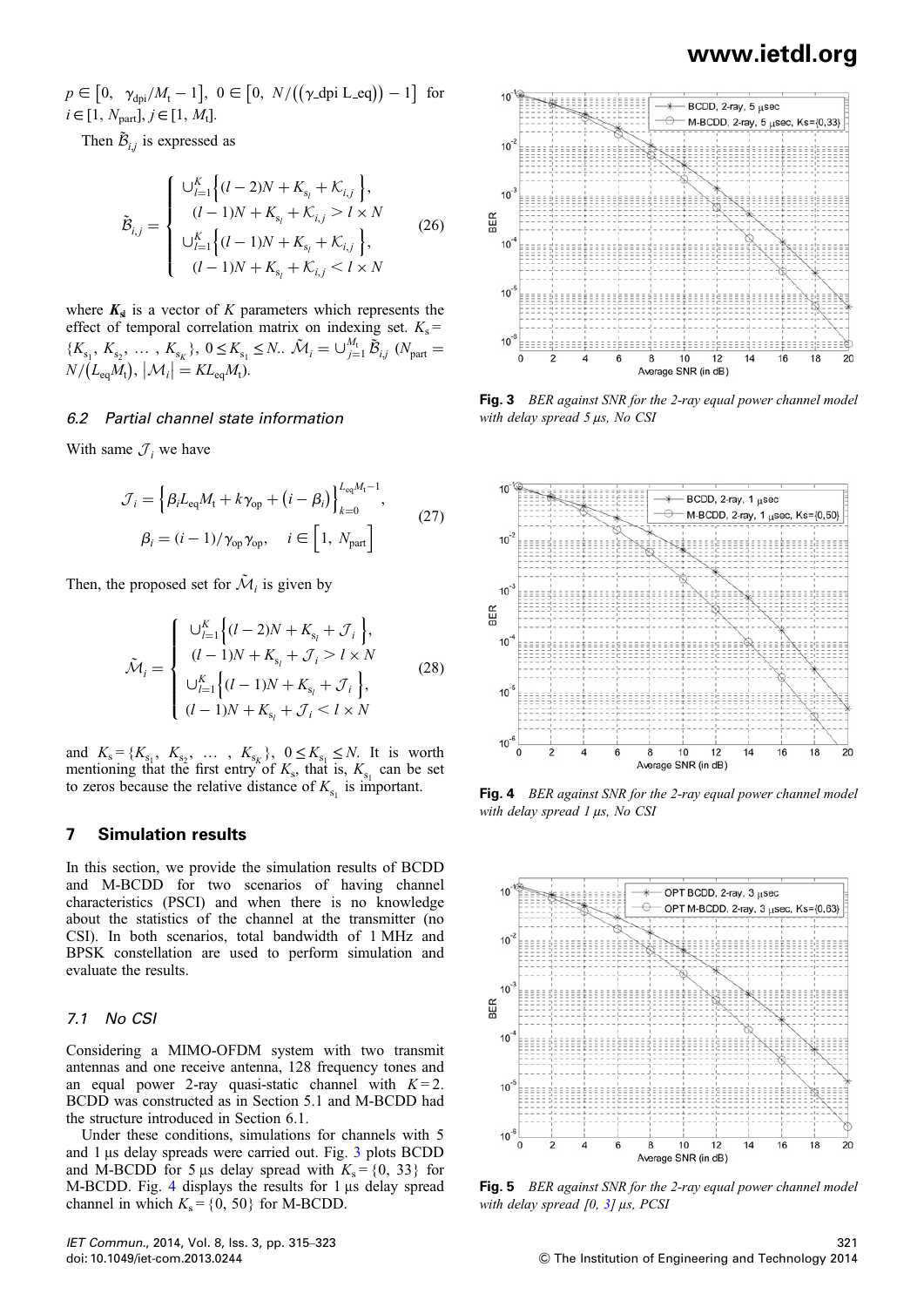#### 7.2 Partial channel state information

Here, simulations were run for a 2-ray channel and a 4-ray channel under the following set up.

Considering a quasi-static channel with delay profile:  $\tau = [0, 3]$  µs and power profile:  $\Delta = diag(0.5, 0.5)$ , using two antennas at the transmitter and, one antenna at the receiver,  $N = 128$ ,  $T_d = 128 \text{ }\mu\text{s}$ ,  $L = L_{eq} = 2$  and  $K = 2$ . Optimisation for BCDD in this case results in  $\theta = 6$  and  $\gamma_{op}$ = 32. Using the M-BCDD structure proposed in Section 6.2 for optimisation, we obtained  $\theta = 14$ ,  $\gamma_{op} = 32$ ,  $K_{s_1} = 0$  and  $K_{s_2} = 63$ . In Fig. 5, the results for both BCDD and M-BCDD are exhibited.

To simulate the 4-ray channel, we opted for the one used in [19] for a nearly quasi-static situation where temporal correlation  $\epsilon = 0.95$ , delays at  $\tau = [0, 5, 10, 15] \mu s$ , and power profile  $\Delta = diag(0.25, 0.25, 0.25, 0.25)$ , with two antennas at the transmitter and one antenna at the receiver,  $N = 64$ ,  $T_d = 64$  µs,  $L = L_{eq} = 4$  and  $K = 2$ . Optimisation for BCDD in this case resulted in  $\theta = 20$  and  $\gamma_{op} = 8$  and using the structure proposed in Section 6.2 for optimisation M-BCDD, we obtained  $\theta = 28$ ,  $\gamma_{\text{op}} = 8$ ,  $K_{\text{s}_1} = 0$  and  $K_{\text{s}_2} = 36$ . In Fig. 6, simulation result of both BCDD and M-BCDD is presented.

As can be seen from Figs. 3 to 6, in all cases the proposed method outperforms the BCDD effectively, the BCDD codes, are the best existing SFBCs in the literature to the best of author's knowledge.

For example, from Fig. 1, at a bit error rate  $(BER) = 10^{-5}$ and for the channel with delay spread of 5 μs, the M-BCDD achieve about 2 dB gains over the BCDD codes. Here, it is also helpful to present the CA values for BCDD and M-BCDD to back up the simulation results by confirming the derivatives of Section 4. Since the channels are relatively quasi-static, the CAs are very low, therefore, ratio of BCDD's CA to M-BCDD's CA are tabulated in Table 1.



Fig. 6 BER against SNR for the 4-ray equal power channel model with delay spread  $[0, 5, 10, 15]$  μs, PCSI

| <b>Table 1</b> CAs of BCDD and M-BCDD |
|---------------------------------------|
|                                       |

|                                                               | $No$ CSI $-$ | $No CSI -$ | $PCSI -$ | $PCSI -$ |
|---------------------------------------------------------------|--------------|------------|----------|----------|
|                                                               | $5 \mu s$    | $1 \mu s$  | 2 ray    | 4 ray    |
| $\mathcal{C}\mathcal{A}_{\mathsf{M-BCDD}}\sim$<br>$CA_{BCDD}$ | 12           | 25         | 11       | 19       |

From Table 1, it can be seen that the values are in agreement with the simulation results of Figs. 3–6. As expected from the results obtained in Section 4, the CA of the M-BCDD is more than ten times greater than that of BCDD's. Therefore, it is confirmed the proposed permutation scheme is capable of offering a higher CA value and therefore it gives superior performance compared with latest STFBC solutions. In addition, one can easily observe that the BER curves of both BCDD and M-BCDD have similar slopes at high SNRs, which means, as was discussed earlier, the proposed method does not change the diversity order.

#### 8 Conclusion

In this paper, we established that published permutation methods for maximising the CA of STFBCs could not satisfactorily fulfil the requirements when channel response was correlated for different time slots. To overcome this challenge, we introduced a novel permutation scheme which exploited both temporal and frequency correlation matrices. Theoretical analyses are presented to demonstrate the superiority of proposed method to the published ones. The proposed method also particularly used to form a modification of BCDD codes. Finally, simulation results are performed to confirm performance improvement of modified BCDD over the conventional structure of BCDD codes.

#### 9 Acknowledgments

This research was partially supported by Iran Telecommunication Research Center (ITRC), Tehran, Iran.

#### 9 References

- 1 Alamouti, S.: 'A simple transmit diversity technique for wireless communications', IEEE J. Sel. Areas Commun., 1998, 16, (8), pp. 1451–1458
- 2 Tarokh, V., Jafarkhani, H., Calderbank, A.R.: 'Space-time block codes from orthogonal designs', IEEE Trans. Inf. Theory, 1999, 45, (5), pp. 1456–1467
- 3 Belfiore, J.-C., Rekaya, G., Viterbo, E.: 'The golden code: a  $2 \times 2$ full-rate space-time code with non-vanishing determinants', IEEE Trans. Inf. Theory, 2005, 51, (4), pp. 1432–1436
- 4 Jafarkhani, H.: 'A quasi-orthogonal space-time block code', IEEE Trans. Commun., 2001, 49, (1), pp. 1–4
- 5 Agrawal, D., Tarokh, V., Naguib, A., Seshadri, N.: 'Space-time coded OFDM for high data-rate wireless communication over wideband channels'. Proc. IEEE VTC '98, May 1998, Vol. 3, pp. 2232–2236
- 6 Su, W., Safar, Z., Olfat, M., Liu, K.J.R.: 'Obtaining full-diversiy space-frequency codes from space-time codes via mapping', IEEE Trans. Signal Process., 2003, 51, (11), pp. 2905–2916
- 7 Su, W., Safar, Z., Olfat, M., Liu, K.J.R.: 'Full-rate full-diversity space-frequency codes with optimum coding advantage', IEEE Trans. Inf. Theory, 2005, 51, (1), pp. 229-249
- 8 Lee, K., Williams, D.: 'A space-frequency transmitter diversity technique for OFDM systems'. Proc. IEEE GLOBECOM, 2000, vol. 3, pp. 1473–1477
- 9 Blum, R., Li, Y., Winters, J., Yan, Q.: 'Improved space-time coding for MIMO-OFDM wireless communications', IEEE Trans. Commun., 2001, 49, (11), pp. 1873–1878
- 10 Gong, Y., Letaief, K.B.: 'An efficient space-frequency coded wide-band OFDM system for wireless communications'. Proc. IEEE Int. Conf. Communications, 2002, vol. 1, pp. 475–479
- 11 Hong, Z., Hughes, B.: 'Robust space-time codes for broadband OFDM systems'. Proc. IEEE WCNC, 2002, vol. 1, pp. 105–108
- 12 Lu, B., Wang, X.: 'Space-time code design in OFDM systems'. Proc. IEEE GLOBECOM, November 2000, pp. 1000–1004
- 13 Bölcskei, H., Paulraj, A.J.: 'Space-frequency coded broadband OFDM systems'. Proc. IEEE WCNC, September 2000, pp. 1–6
- 14 Bölcskei, H., Paulraj, A.J.: 'Space-frequency codes for broadband fading channels'. Proc. ISIT, Washington, DC, 24–29 June 2001, pp. 219